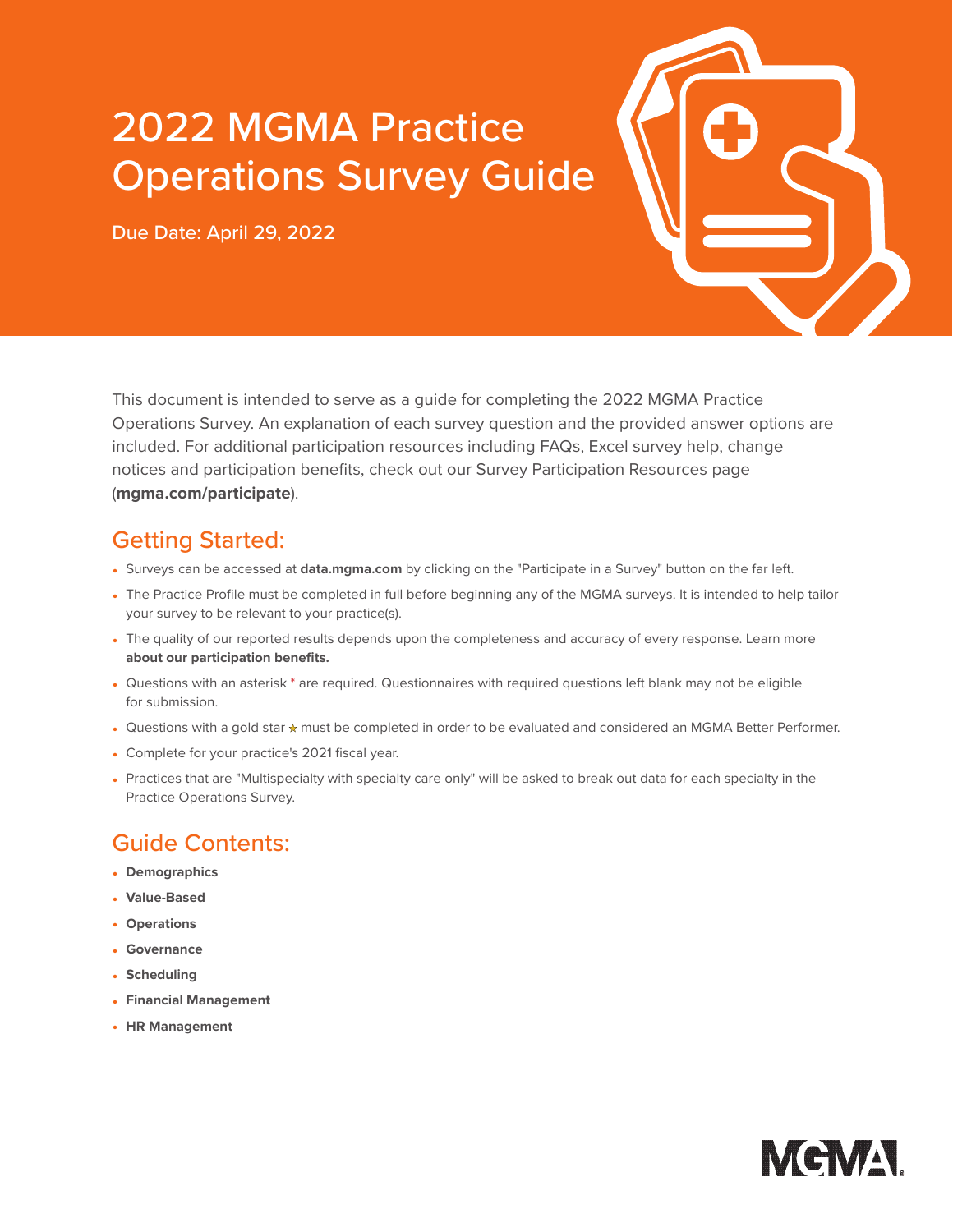



# <span id="page-1-0"></span>**DEMOGRAPHICS**

## \*For the purpose of reporting the information in this survey, what fiscal year was used?

Enter the beginning month, beginning year, end month and end year of your most recently completed fiscal year. **Data reported for periods less than 12 months will not be eligible for submission.** If your medical practice was involved in a merger or acquisition during the 2021 fiscal year and you cannot assemble 12 months of practice data, you may not be able to participate. Please contact Data Solutions at 877.275.6462, ext. 1895 or **[survey@mgma.com](mailto:survey%40mgma.com?subject=)**, if you are uncertain about your eligibility to participate.

**\*Beginning month:** Enter the beginning month of your most recently completed fiscal year.

- **\*Beginning year:** Enter the year that your most recently completed fiscal year began.
- **\*Ending month:** Enter the ending month of your most recently completed fiscal year.
- **\*Ending year:** Enter the year that your most recently completed fiscal year ended.

## \*Total physician FTE

Report the number of FTE physicians in your practice. An FTE physician works whatever number of hours the practice considers to be the minimum for a normal workweek, which could be 37.5, 40, 50 hours, or some other standard.

## \*Total advanced practice provider FTE

Report the number of FTE advanced practice providers in your practice. Advanced practice providers are specially trained and licensed providers who can provide medical care and billable services. Examples of advanced practice providers include audiologists, certified registered nurse anesthetists (CRNAs), clinical nurse specialists (CNSs), clinical social workers (CSWs), dieticians/nutritionists, midwives, nurse practitioners, occupational therapists, optometrists, physical therapists, physician assistants, psychologists, and surgeon assistants.

# \*Total support staff FTE

Report the number of FTE support staff in your practice. Examples of support staff include individuals who hold positions in general administrative, patient accounting, general accounting, managed care administration, information technology, housekeeping, maintenance, security, medical receptionists, medical secretaries, transcription, medical records, registered nurses, licensed practice nurses, medical assistants, nurse's aides, clinical laboratory, radiology and imaging, and other medical, administrative, ancillary, and front office support services.

## \*Total practice medical revenue

**Total medical revenue** is the sum of fee-for-service collections (revenue collected from patients and third-party payers for services provided to fee-for service, discounted fee-for-service, and non-capitated Medicare/Medicaid patients), capitation payments (gross capitation revenue minus purchased services for capitation payments), and other medical activity revenues.

**Other medical revenue** includes grants, honoraria, research contract revenues, government support payments, and educational subsidies plus the revenue from the sale of medical goods and services.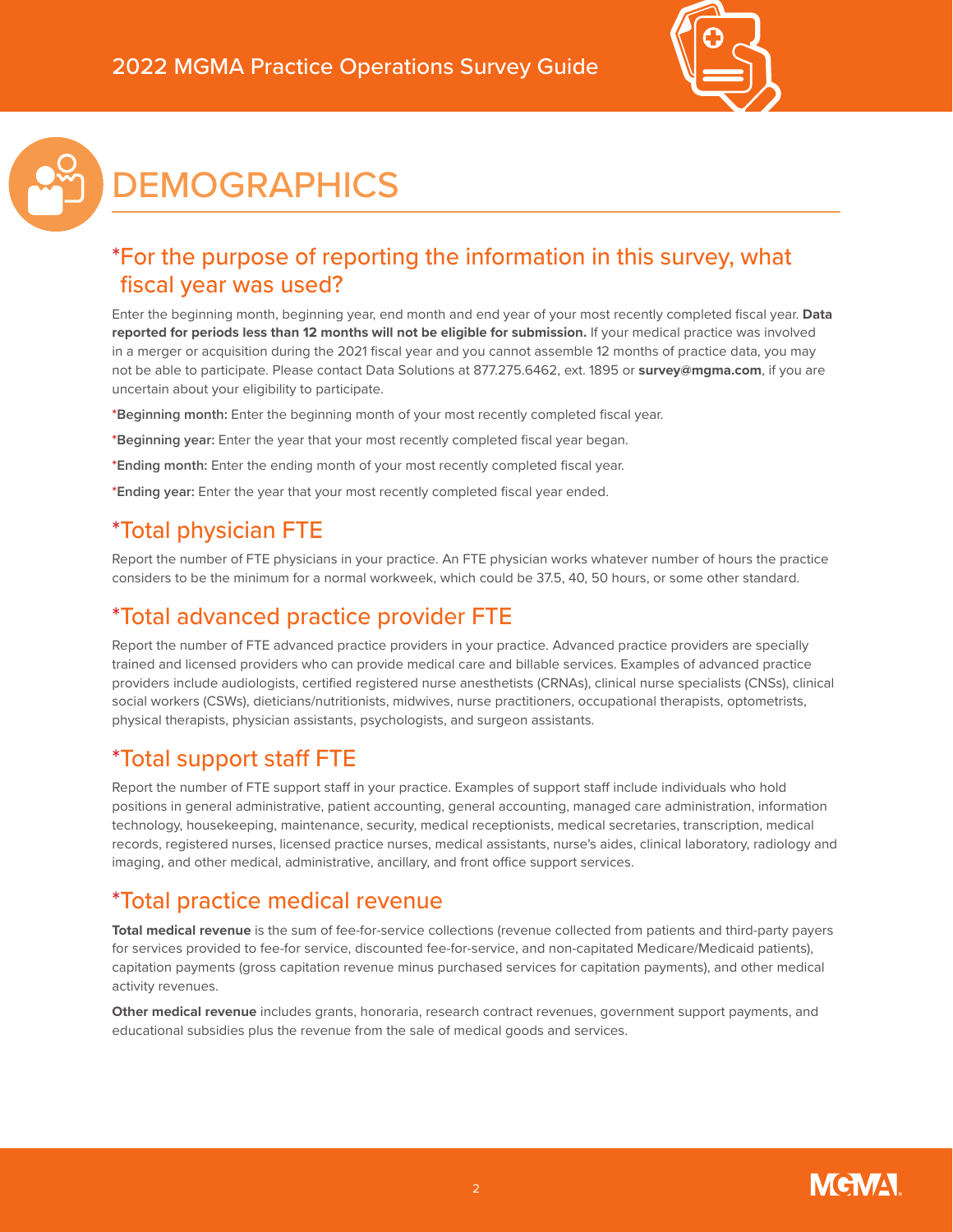



# <span id="page-2-0"></span>VALUE-BASED

### \*What value-based programs did your practice participate in?

If you answered "Yes" to participating in value-based contracts in the Practice Profile, please indicate which valuebased program(s) your practice participated in.

**Commercial:** Indicate "Yes" if your practice participated in commercial payer value-based program(s) (excluding Medicare Advantage). If your practice did not participate in commercial payer value-based program(s) (excluding Medicare Advantage), answer "No." If you are not sure, answer "Unsure."

**Government:** Indicate "Yes" if your practice participated in a government payer value-based program(s). If your practice did not participate in a government payer value-based program(s), answer "No." If you are not sure, answer "Unsure."

Government payer value-based program(s) may include CMS's Quality Payment Program (QPP), which includes the Merit-based Incentive Payment System (MIPS) and Alternative Payment Models (APMs).

**Medicare Advantage:** Indicate "Yes" if your practice participated in a Medicare Advantage value-based program(s). If your practice did not participate in a Medicare Advantage value-based program(s), answer "No." If you are not sure, answer "Unsure."

Medicare Advantage is a part of the Medicare Program, and may include Part A, B and D benefits, however, the benefits are instead offered through contracts with private insurers.

#### What reimbursement methodologies were utilized in your practice's value-based contracts?

**Bundled payment:** Indicate "Yes" if your value-based contracts utilized a bundled payment reimbursement methodology. If your value-based contracts did not utilize a bundled payment reimbursement methodology, answer "No." If you are not sure, answer "Unsure."

Bundled payment (may also be known as "episode-based payment") refers to a method of reimbursement where a single comprehensive payment covers all services related to an episode of care. If actual costs exceed the payment amount, the provider is accountable for the difference.

**Full capitation:** Indicate "Yes" if your value-based contracts utilized a full capitation reimbursement methodology. If your value-based contracts did not utilize a full capitation reimbursement methodology, answer "No." If you are not sure, answer "Unsure."

Full capitation (may also be known as "global capitation") refers to a method of reimbursement where providers may receive a fixed amount of money per patient over a defined period (such as per member per month) covering all health care services, such as primary care, hospitalizations, and specialist care. Providers are responsible for costs exceeding the fixed amount. However, they are also able to receive financial gains when costs are below the fixed amount.

**Partial capitation:** Indicate "Yes" if your value-based contracts utilized a partial capitation reimbursement methodology. If your value-based contracts did not utilize a partial capitation reimbursement methodology, answer "No." If you are not sure, answer "Unsure."

Partial capitation refers to a method of reimbursement where providers may receive a fixed amount of money per patient over a defined period (such as per member per month) where a set of services, such as laboratory or primary care, may be covered. However, services provided outside of scope are reimbursed using fee-for-service.

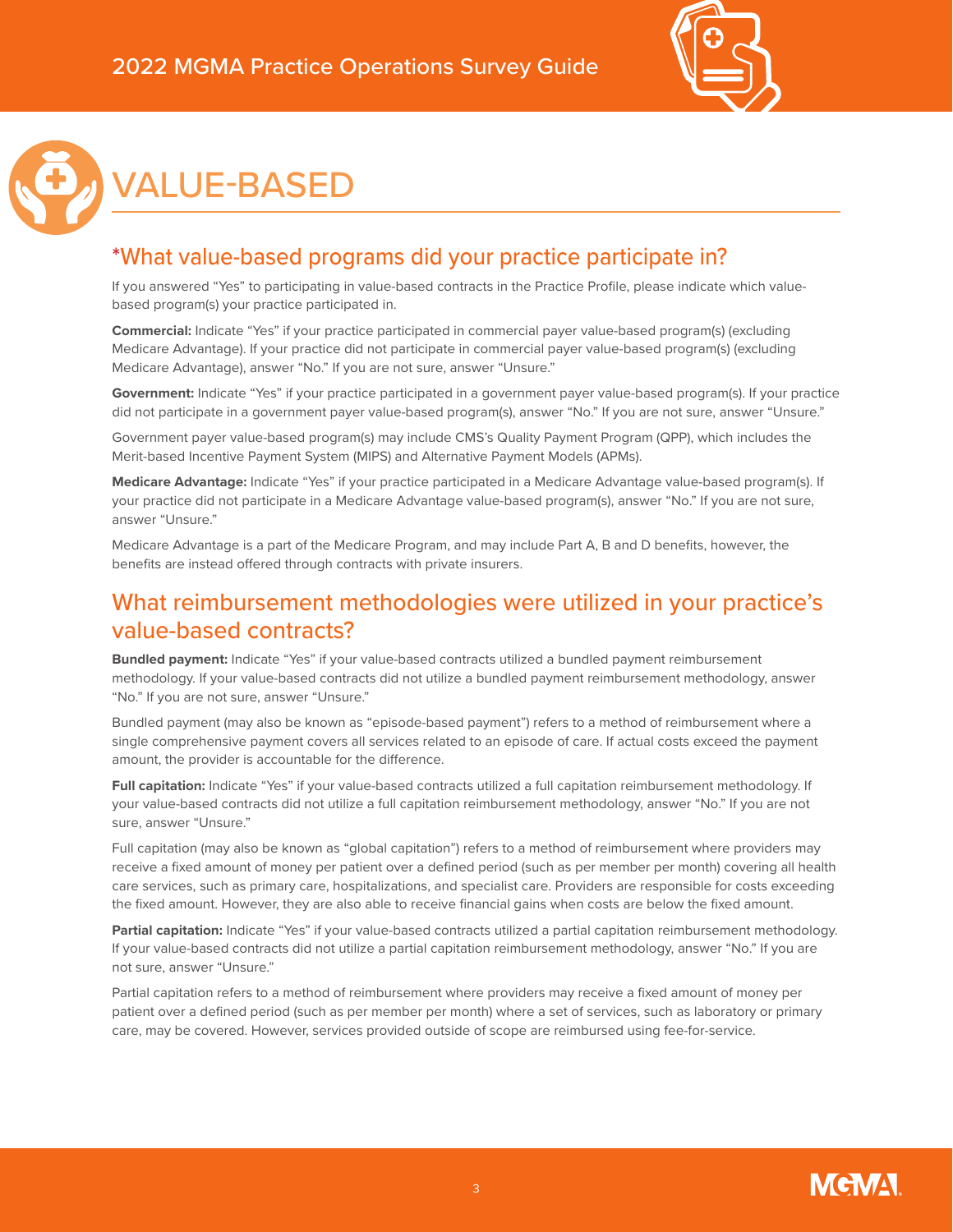

**Shared Risk:** Indicate "Yes" if your value-based contracts utilized a shared risk reimbursement methodology. If your value-based contracts did not utilize a shared risk reimbursement methodology, answer "No." If you are not sure, answer "Unsure."

Shared risk (may also be known as "upside and downside" or "two-sided") refer to a method of reimbursement where providers share in savings and in potential losses. When the actual cost of care exceeds the projected cost, the provider is accountable for the excess costs. However, when the actual cost of care is below the projected costs, the provider receives a percentage of the difference.

**Shared Savings:** Indicate "Yes" if your value-based contracts utilized a shared savings reimbursement methodology. If your value-based contracts did not utilize a shared savings reimbursement methodology, answer "No." If you are not sure, answer "Unsure."

Shared savings (may also be known as "upside only" or "one-sided") refers to a method of reimbursement where providers share in savings but not risk. When the actual cost of care is below the projected costs, the provider receives a percentage of the difference. If costs exceed the projected cost, the provider is not responsible.

**Other (please specify):** Indicate "Yes" if your value-based contracts utilized a reimbursement methodology not already listed. If your value-based contracts did not utilize a reimbursement methodology not already listed, answer "No." If you are not sure, answer "Unsure."

IF YES, PLEASE SPECIFY.

### \*For each payer type, please indicate the number of contracts held by your practice.

**Commercial:** Indicate the number of commercial payer contracts (excluding Medicare Advantage) held by your practice.

**Government:** Indicate the number of government programs participated in by your practice. Government payers would include Medicare (excluding Medicare Advantage), Medicaid and any other federal, state, or other government body.

**Medicare Advantage:** Indicate the number of Medicare Advantage payer contracts held by your practice. Medicare Advantage is part of the Medicare Program, and may include Part A, B and D benefits (and more). However, the benefits are instead offered through contracts with private insurers.

#### \*How many covered lives were attributed to this practice?

Indicate, in whole numbers, the total number of covered lives across all your practice's payer contracts.

#### \*For each payer type, please indicate the number of contracts your practice held that included a risk or value-based program or reimbursement methodology.

**Commercial:** Indicate the number of commercial payer contracts (excluding Medicare Advantage) your practice held that included a risk or value-based program or reimbursement methodology.

**Government:** Indicate the number of government programs your practice participated in that included a risk or value-based program or reimbursement methodology. Government payers would include Medicare (excluding Medicare Advantage), Medicaid and any other federal, state or other government body.

**Medicare Advantage:** Indicate the number of Medicare Advantage payer contracts your practice held that included a risk or value-based program or reimbursement methodology. Medicare Advantage is part of the Medicare Program, and may include Part A, B and D benefits (and more), however, the benefits are instead offered through contracts with private insurers.

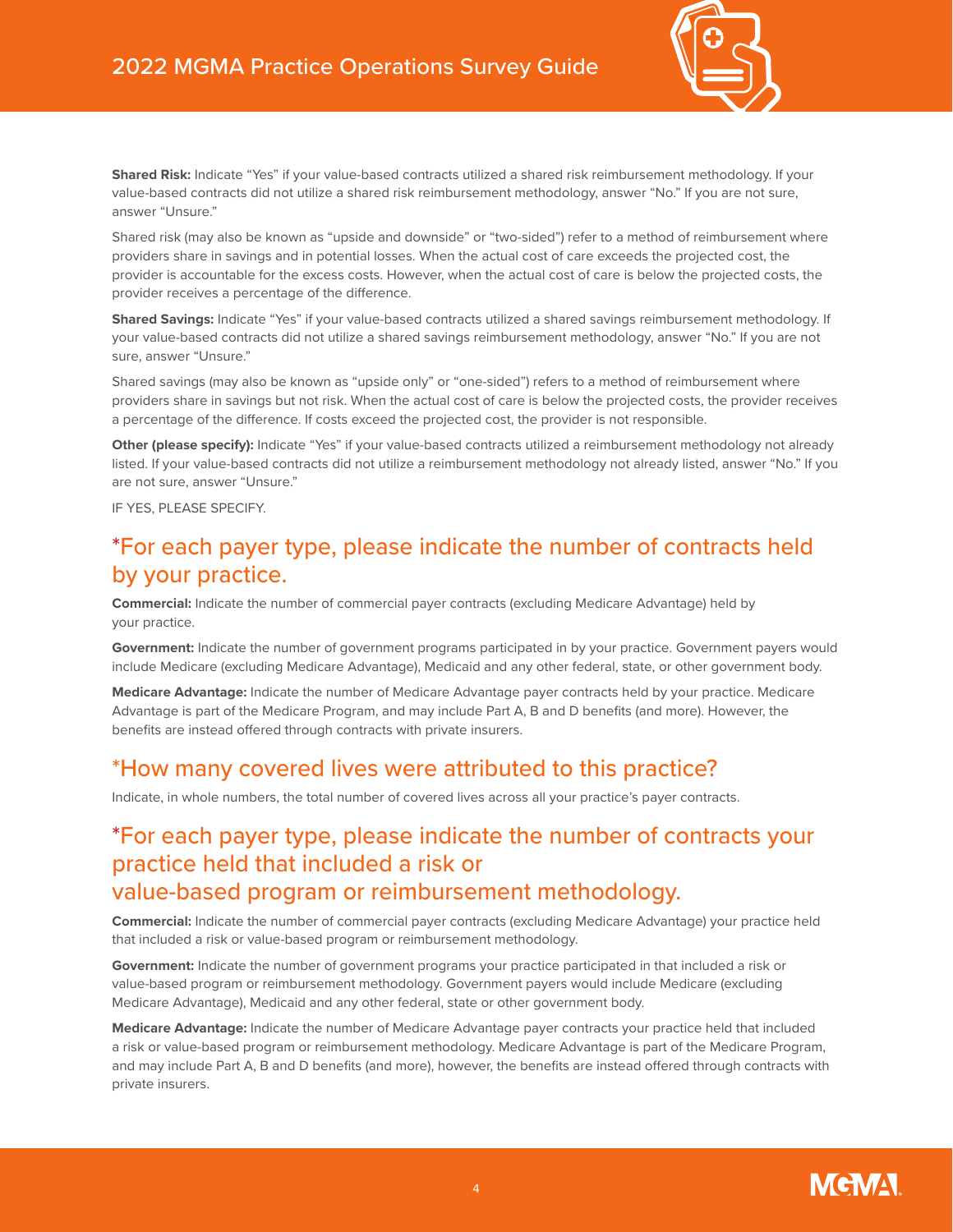

#### \*How many covered lives were attributed to value-based contracts in this practice?

Specifically, across your practice's value-based payer contracts indicate, in whole numbers, the number of covered lives that your practice was responsible for.

Value-based contracts are contractual arrangements in which payment for providing healthcare goods and services is tied to terms that are based on clinical quality, patient outcomes, cost effectiveness and other specified measures of the appropriateness and effectiveness of the services rendered.

### For each payer type, please indicate the average number of quality measures your practice reported on across its payer contracts.

**Commercial:** Indicate the average number of quality measures your practice reported on in a commercial payer contract (excluding Medicare Advantage).

**Government:** Indicate the highest number of quality measures your practice reported on in a government program. Government payers would include Medicare (excluding Medicare Advantage), Medicaid and any other federal, state, or other government body.

**Medicare Advantage:** Indicate the highest number of quality measures your practice reported on in a Medicare Advantage payer contract. Medicare Advantage is part of the Medicare Program, and will include Part A and B benefits (and more), however, the benefits are instead offered through contracts with private insurers.

#### Across all payer types and all payer contracts, which specific measure(s) were a focus for your practice?

Regardless of the payer or contract, describe which quality measures were a focus for your practice.

#### Did your practice participate in an alternative payment model (APM)?

Indicate "Yes" if your practice participated in an alternative payment model (APM). If your practice did not participate in an APM, answer "No." If you are not sure, answer "Unsure."

An Alternative Payment Model (APM) is a payment approach to paying for medical care that holds providers accountable for achieving specific quality performance goals in an efficient manner. In turn, group practices participating in an APM receive added incentive payments to achieve those goals.

APMs can apply to a specific clinical condition, a care episode, or a patient population. APMs utilize reimbursement methods that are different from traditional fee-for-service payments, but an APM may also retain elements of fee-forservice payments as part of its reimbursement structure.

## Did your practice participate in the CMS Merit-based Incentive Payment System (MIPS)?

Indicate "Yes" if your practice participated in the (MIPS). If your practice did not participate in MIPS, answer "No." If you are not sure, answer "Unsure."

Merit-based Incentive Payment Systems (MIPS) was established by the Medicare Access and CHIP Reauthorization Act (MACRA) of 2015. Eligible clinicians are subject to upward, neutral, or downward payment adjustments based on performance in four performance categories: quality, cost, promoting interoperability (formerly advancing care information), and improvement activities. Each MIPS performance category is weighted to contribute to a final MIPS score, which is calculated out of 100 points. Scoring 60 points or higher will avoid a penalty, while higher scores may qualify for a modest bonus.

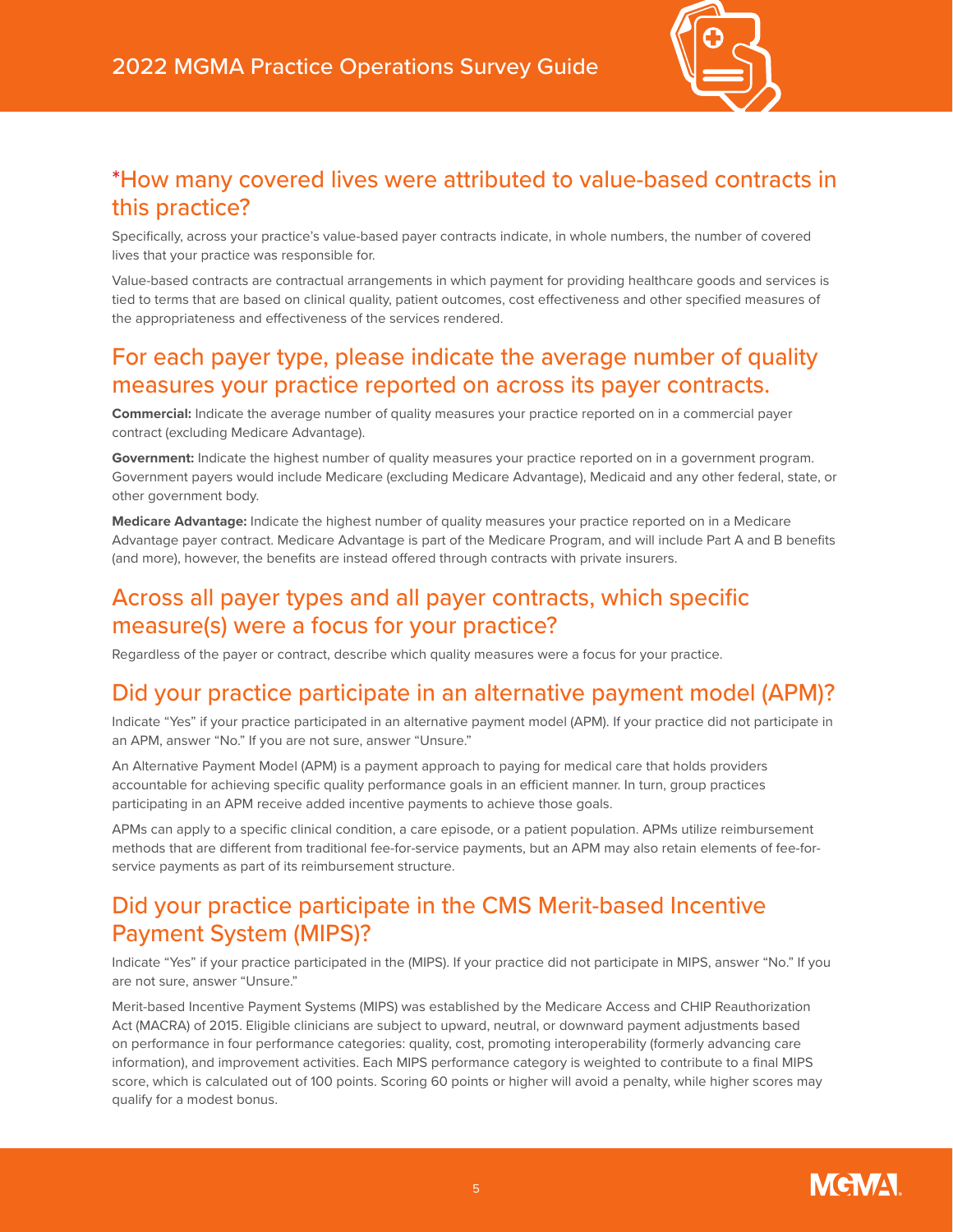

#### What was your practice's MIPS composite performance score (CPS)?

If you answered "Yes" to participating in MIPS, please indicate your practice's CPS.

A CPS under MIPS has a maximum score of 100 points and is based on four categories: quality, promoting interoperability, cost, and improvement activities. These four categories are weighted and used to determine a final CPS.

#### \*Among your practice's covered lives attributed under value-based contracts, what was your practice's:

**Hospital admission rate:** Specifically, for patients under value-based contracts, indicate the percent, in whole numbers, of your practice's hospital admission rate.

To calculate, divide the number of hospital admissions experienced by patients tied to value-based contracts by the total number of patients tied to value-based contracts.

**Hospital 30-day readmission rate:** Specifically, for patients under value-based contracts, indicate the percent, in whole numbers, who experienced unplanned readmission to a hospital within 30 days of a previous hospital stay.

A 30-day hospital readmission refers to when a patient is admitted to a hospital within 30 days or less of being discharged from a hospital for a previous stay.

To calculate, divide the number of patients tied to value-based contracts with hospital readmission within 30 days by the total number of hospital discharges for patients tied to value-based contracts.

**Emergency department utilization rate:** Specifically, for patients under value-based contracts, indicate the percent, in whole numbers, of your practice's emergency department utilization rate.

To calculate, divide the number of inpatient and/or outpatient emergency department admissions experienced by patients tied to value-based contracts by the total number of patients tied to value-based contracts.

**30-day post-operative infection rate:** Specifically, for patients under value-based contracts, indicate the percent, in whole numbers, of your practice's 30-day post-operative infection rate.

Post-operative infection is defined as any infection that occurs within 30 days of operation and may be related to the operation itself or the postoperative course.

To calculate, divide the number of post-operative infections experienced by patients tied to value-based contracts within 30 days of operation by the total number of patients tied to value-based contracts.

## Did your practice risk stratify the patient population?

Indicate "Yes" if your practice risk stratified the patient population. If your practice did not risk stratify the patient population, answer "No." If you are not sure, answer "Unsure."

Risk stratifying the patient population refers to segmenting patients into distinct groups of similar complexity (e.g., chronic care management patients and non-chronic care management patients) using objective and subjective data. By identifying and segmenting the patients that are most at-risk, practices may be able to provide them greater access and resources, which in turn could reduce costs and improve care.

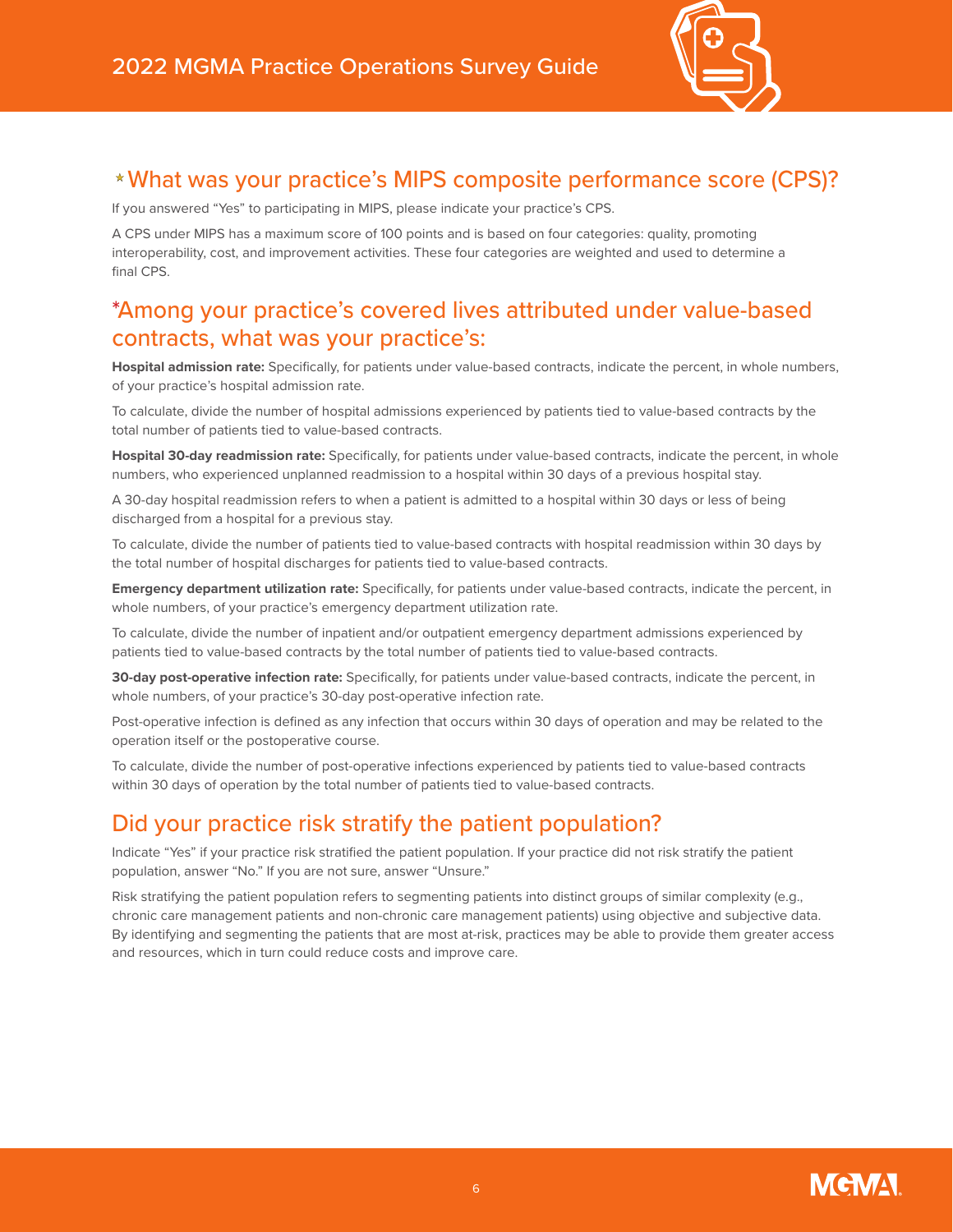

#### Did your practice track social determinants of health (SDOH) in care management plans?

Indicate "Yes" if your practice tracked SDOH in care management plans. If your practice did not track SDOH in care management plans, answer "No." If you are not sure, answer "Unsure."

SDOH refers to conditions in the environments where people are born, live, learn, work, and play that affect a wide range of health, functioning, and quality of life outcomes and risks. SDOH can be five key areas: Economic Stability, Education Access and Quality, Health Care Access and Quality, Neighborhood and Built Environment, and Social and Community Context.

#### Did your practice receive payment from any payer for care coordination and/or chronic care management?

Indicate "Yes" if your practice received payment for care coordination and/or chronic care management. If your practice did not receive payment for care coordination and/or chronic care management, answer "No." If you are not sure, answer "Unsure."

Examples may include per member per month payments, flat rate reimbursement, or reimbursement for CPT codes 99490, 99487, 99489 and 99491, which are for chronic care management and complex chronic care management.

## Did your practice perform hierarchal condition category (HCC) coding?

Indicate "Yes" if your practice did perform HCC coding. If your practice did not perform HCC coding, answer "No." If you are not sure, answer "Unsure."

HCC coding refers to a risk-adjustment model developed by the Centers for Medicare & Medicaid (CMS) to pay differentially based on disease burden and demographics.

HCC relies on ICD-10 coding, which are grouped into categories and assigned a risk factor. There is weighting, or hierarchy, which assigns higher values to more serious conditions, in addition to demographic factors (such as age and gender). Two conditions in the same category are counted only once. Using the HCC model, the condition must be reported annually to be credited to that patient.

#### What was your practice's generic dispensing rate (GDR)?

Indicate the percent, in whole numbers, of your practice's GDR for patients covered under value-based contracts.

GDR refers to the number of generic prescriptions filled divided by the total number of prescriptions filled.

#### \*What was your practice's total medical revenue specific to value-based contracts?

For your practice's value-based contracts specifically, indicate your total medical revenue.

Total medical revenue is the sum of fee-for-service collections (revenue collected from patients and third-party payers for services provided to fee-for service, discounted fee-for-service, and non-capitated Medicare/Medicaid patients), capitation payments (gross capitation revenue minus purchased services for capitation payments), and other medical activity revenues.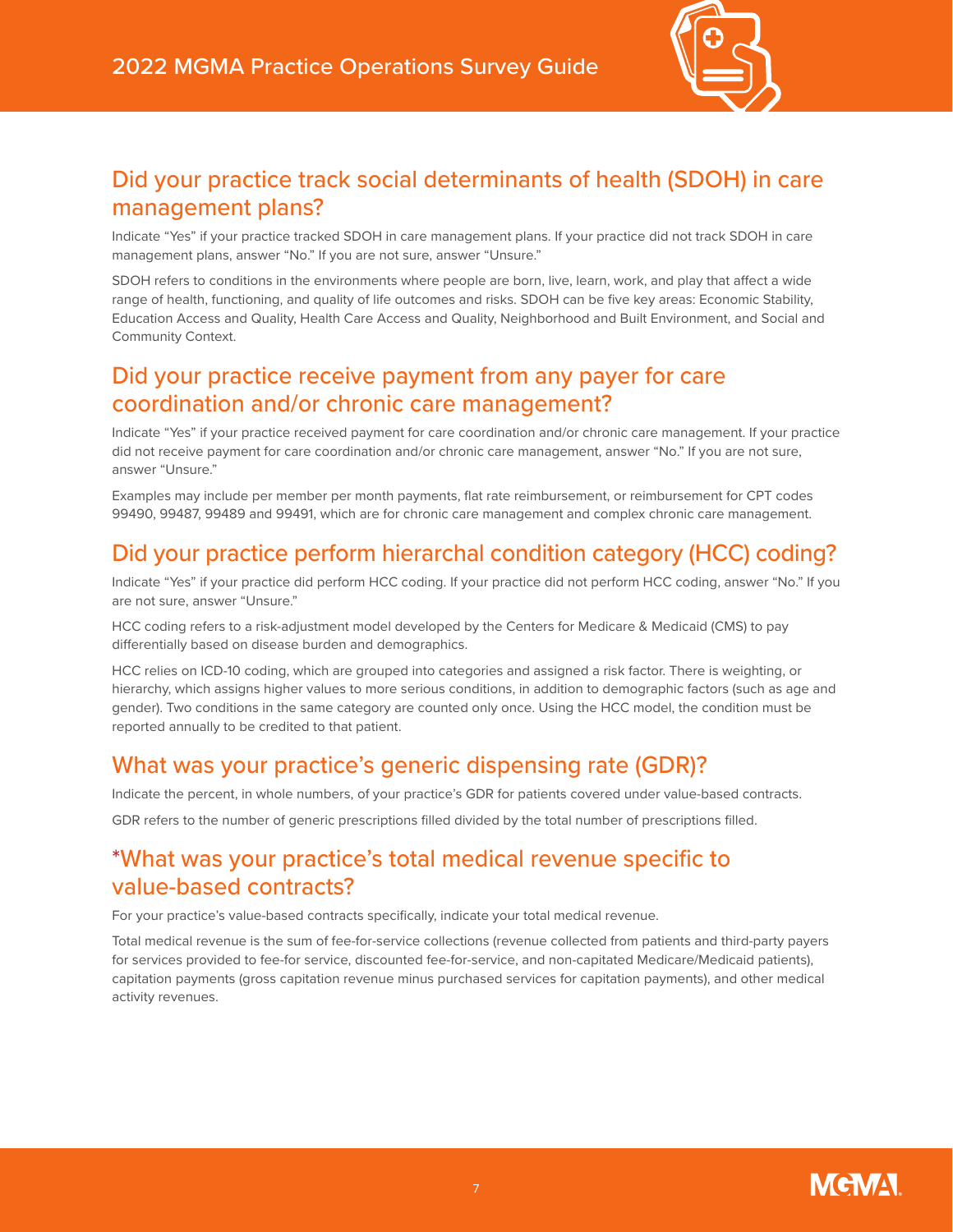

# <span id="page-7-0"></span>OPERATIONS

### How many hours was your practice open each day?

For each day of the week, indicate the total number of hours your practice was open. If your practice is not open on that day, please enter "0". If your practice was always open on that day, please enter "24".

#### What percent of your patient population logged in to the patient portal?

Indicate the percent, in whole numbers, of your patient population that not only enrolled, but also logged in to the patient portal. If you did not have a patient portal, indicate that by entering "0."

## What percent of your patient population used a patient portal to:

**Schedule appointments:** Indicate the percent, in whole numbers, of your patient population that used a patient portal to schedule appointments. If this functionality wasn't offered in your patient portal or you did not have a patient portal, indicate that by entering "0."

**Pay bills online:** Indicate the percent, in whole numbers, of your patient population that used a patient portal to pay their bills online. If this functionality wasn't offered in your patient portal or you did not have a patient portal, indicate that by entering "0."

**Access test results:** Indicate the percent, in whole numbers, of your patient population that used a patient portal to access test results. If this functionality wasn't offered in your patient portal or you did not have a patient portal, indicate that by entering "0."

**Communicate with providers and medical staff:** Indicate the percent, in whole numbers, of your patient population that used a patient portal to communicate with the providers and medical staff at your practice. If this functionality wasn't offered in your patient portal or you did not have a patient portal, indicate that by entering "0."

**View, download or transmit medical records:** Indicate the percent, in whole numbers, of your patient population that used a patient portal to view, download or transmit medical records. If this functionality wasn't offered in your patient portal or you did not have a patient portal, indicate that by entering "0."

**Fill a new prescription:** Indicate the percent, in whole numbers, of your patient population that used a patient portal to fill a new prescription. If this functionality wasn't offered in your patient portal or you did not have a patient portal, indicate that by entering "0."

**Refill prescriptions:** Indicate the percent, in whole numbers, of your patient population that used a patient portal to refill a prescription. If this functionality wasn't offered in your patient portal or you did not have a patient portal, indicate that by entering "0."

### What was the expected time (in hours) for staff to respond to patient portal communications?

Indicate the expected number of hours staff had to respond to patient portal communications. If the amount of time varied on activity, please enter the general rule of thumb or average expectation.

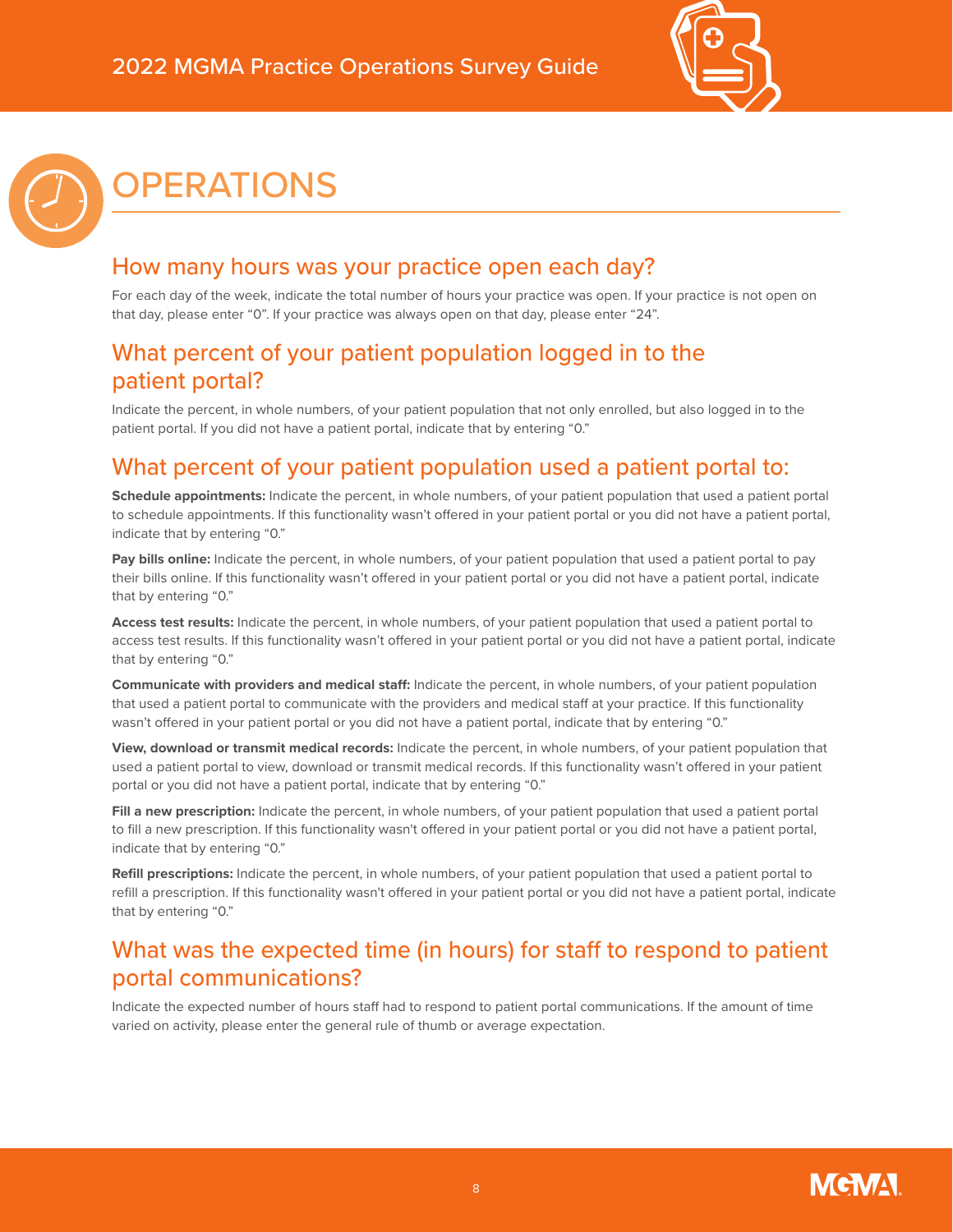

## \*How often did you conduct patient satisfaction surveys?

**Every patient visit:** Patient satisfaction surveys were provided to patient for all visits. **More than once a month:** Patient satisfaction surveys were conducted at least twice each month on average. **Monthly:** Patient satisfaction surveys were conducted once a month on average. **Quarterly:** Patient satisfaction surveys were conducted every three months on average. **Twice a year:** Patient satisfaction surveys were conducted every six months on average. Annually: Patient satisfaction surveys were conducted once a year on average. **Less than once a year:** Patient satisfaction surveys were conducted less than once a year on average. **Never:** Patient satisfaction surveys were never conducted.

### \*How often did you review the results from your patient satisfaction surveys?

If your practice administers patient satisfaction surveys, please indicate how these surveys were conducted. **More than once a month:** Patient satisfaction survey results were reviewed at least twice each month on average. **Monthly:** Patient satisfaction survey results were reviewed once a month on average. **Quarterly:** Patient satisfaction survey results were reviewed every three months on average. **Twice a year:** Patient satisfaction survey results were reviewed every six months on average. **Annually:** Patient satisfaction survey results were reviewed once a year on average. **Less than once a year:** Patient satisfaction survey results were reviewed less than once a year on average. **Never:** Patient satisfaction survey results were never reviewed.



# <span id="page-8-0"></span>**GOVERNANCE**

## Which of the following patient services were centralized? (Check all that apply)

**Registration:** Check this box if registration was a centralized service where the management of patient registration was coordinated for multiple departments, practices or entities within your system.

**Scheduling:** Check this box if scheduling was a centralized service where the management of patient appointment scheduling was coordinated for multiple departments, practices or entities within your system.

**Billing:** Check this box if billing was a centralized service where the management of patient billing and collections was coordinated for multiple departments, practices or entities within your system.

**Referral management:** Check this box if referral management was a centralized service where the management of patient referrals was coordinated for multiple departments, practices or entities within your system.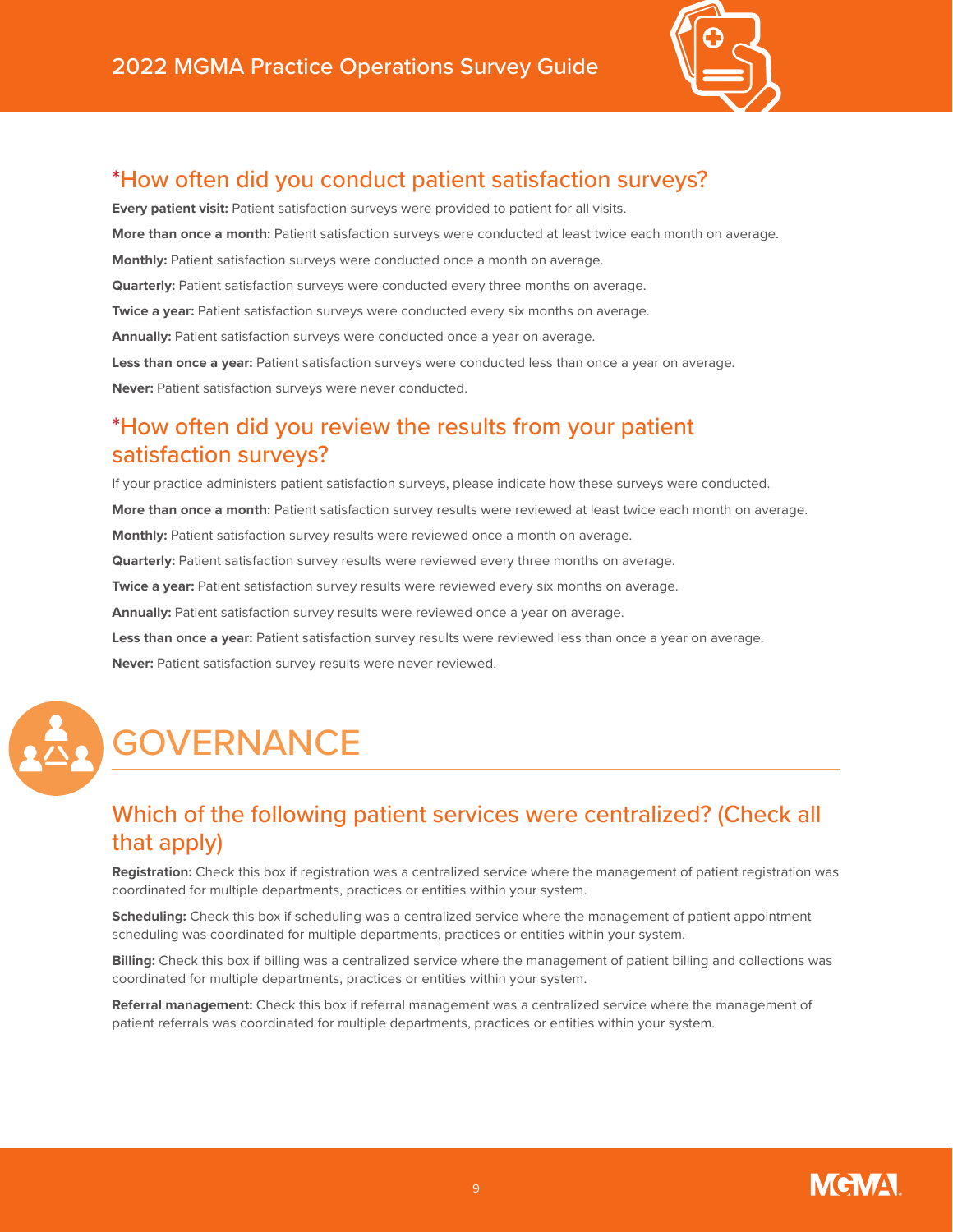

## \*How did your practice manage inbound telephone calls?

**Front desk staff:** Front desk staff were responsible for answering inbound telephone calls, calls coming in.

**In-house call center:** Inbound telephone calls, calls coming in, were answered by an in-house call center. A centralized group of staff within the practice other than front desk staff were responsible for answering inbound telephone calls.

**Outsourced call center:** Inbound telephone calls, calls coming in, were answered by an outsourced call center. A third-party company was responsible for answering inbound telephone calls.

**Other, please specify:** If others were responsible for answering inbound telephone calls, calls coming in, select "Other" and please specify in the text box those additional methods.

#### What was the average length of time in minutes patients spent on hold after an initial answer?

Indicate the average length of time in minutes per telephone call that patients spent on hold after the call was initially answered.

### What was the average call length in minutes for inbound calls?

If you answered "Front desk staff" or "In-house call center" to the question *How did you manage inbound telephone calls*, then indicate the average duration in minutes per telephone call for inbound calls, calls coming in, measured from when the call is answered and including any hold time, talk time and until the call is completed.

#### What was the average speed of answer in seconds for inbound calls?

If you answered "Front desk staff" or "In-house call center" to the question *How did you manage inbound telephone calls*, then indicate the average amount of time in seconds it takes to answer inbound telephone calls, calls coming in.

#### \*What was the average call abandonment percentage rate for inbound calls?

If you answered "Front desk staff" or "In-house call center" to the question *How did you manage inbound telephone calls*, then indicate the average abandonment percentage rate, in whole numbers, for inbound telephone calls, calls coming in. Call abandonment rate is percentage of total calls that were disconnected.

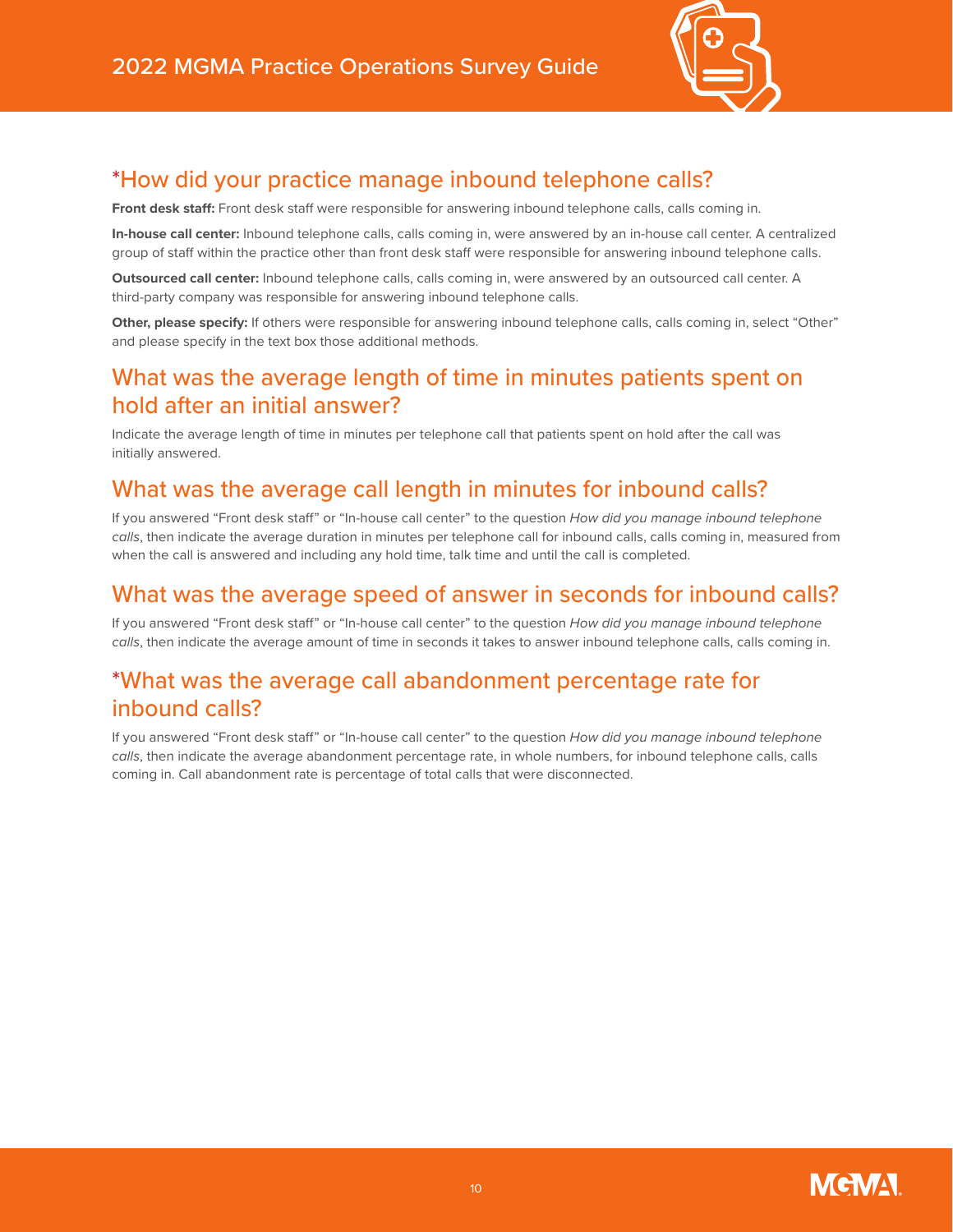



# <span id="page-10-0"></span>SCHEDULING

## \*What percent of your practice's total appointments were same-day appointments?

Indicate the percent, in whole numbers, of your practice's total appointment slots that were scheduled the same-day patients call to accommodate for last-minute appointment requests.

#### \*For scheduled appointments, what was the average wait time (in minutes) the patient was in the:

**Waiting area before being brought to the exam room:** Indicate the average amount of time, in minutes, a patient was in the waiting area before being brought back to the exam room.

**Exam room before seeing the provider:** Indicate the average amount of time, in minutes, a patient was waiting in the exam room before seeing the provider.

### \*What was the average throughput or total cycle time for the patient from check-in to check-out?

Indicate the average throughput, or total cycle time, in minutes, for patients.

Throughput, or total cycle time, represents the number of minutes between when a patient arrives at the practice and when they leave the practice including time spent waiting in the wait room, exam room and checkout time.

### What was the average scheduled appointment slot-time length (in minutes) for:

**New patient visits:** Indicate the average amount of time in minutes that was scheduled for new patient visits.

**Established patient visits:** Indicate the average amount of time in minutes that was scheduled for established patient visits.

**Preventive care visits:** Indicate the average amount of time in minutes that was scheduled for preventive care visits.

**Post-operative visits:** Indicate the average amount of time in minutes that was scheduled for post-operative visits.

### \*On average, what was your third next available appointment (in business days) for:

To calculate your third next available appointment, begin by counting the number of working days from the start of each day to the third open appointment. If the third next available appointment was the day you start on, reflect that by entering "0," if it was the day after then indicate that by entering "1" and so forth.

Do not count days when the office is closed for business. However, days where the provider is unavailable due to vacation, administrative time, sick leave, etc. should be included in your count. If a certain number of appointment slots are reserved for same-day appointments, do not include those in your count for third next available appointment.

**New patient visits:** Using the guidelines above to calculate third next available appointment, indicate the number in business days for new patient visits.

**Established patient visits:** Using the guidelines above to calculate third next available appointment, indicate the number in business days for established patient visits.

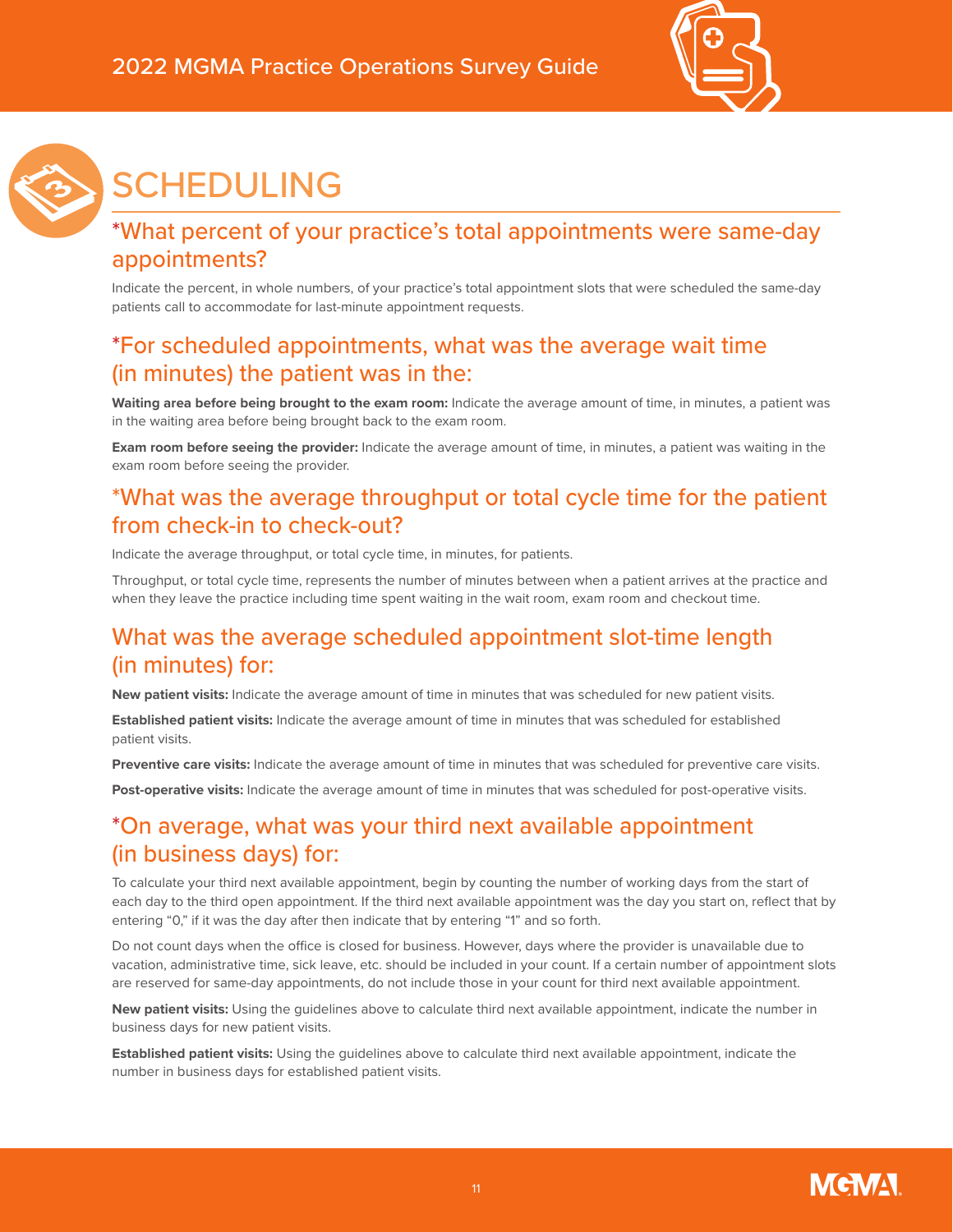

**Preventive care visits:** Using the guidelines above to calculate third next available appointment, indicate the number in business days for preventive care visits.

**Post-operative visits:** Using the guidelines above to calculate third next available appointment, indicate the number in business days for post-operative visits.

### For scheduled appointments, what was the average per provider for:

**Number of appointment slots per day for new patient visits:** Indicate the average number of appointment slots per provider that were in your schedule per day for new patient visits.

**Number of appointment slots per day for established patient visits:** Indicate the average number of appointment slots per provider that were in your schedule per day for established patient visits.

**Number of appointment slots per day for preventive care visits:** Indicate the average number of appointment slots per provider that were in your schedule per day for preventive care visits.

**Number of appointment slots per day for post-operative visits:** Indicate the average number of appointment slots per provider that were in your schedule per day for post-operative visits.

**Number of appointment slots reserved for same-day appointments:** Indicate the average number of appointment slots per provider that were reserved for same day appointments per day.

**Number of appointment slots per day that were unfilled:** Indicate the average number of appointment slots per provider that were not filled or were unscheduled per day.

#### \*What was your practice's no show rate percentage?

Indicate your practice's average no show rate percent, in whole numbers, where appointments were scheduled but patients did not show up, or reschedule, their scheduled appointment.

#### What was your practice's no-show rate percentage for telehealth appointments?

Indicate your practice's average no show rate percent for telehealth appointments only, in whole numbers, where appointments were scheduled but patients did not show up, or reschedule, their scheduled appointment.

For pre-scheduled telehealth appointments what was the average time in minutes patients spent on hold?

Indicate the average time in minutes that patients spent on hold waiting to speak with the provider for telehealth appointments specifically. Please provide in whole numbers.

#### How much did you charge for no show appointments?

Indicate the dollar amount you charged for no-show appointments. If your practice did not have a no-show policy or did not charge, please indicate by entering "0".

#### How many minutes late until a patient was considered a no-show?

Indicate how many minutes late until your practice considered a patient who did not show up for a scheduled appointment as a no-show. If your practice did not have a no-show policy, please leave your answer blank.

#### \*What was your practice's appointment cancellation rate percentage?

Indicate your practice's average appointment cancellation rate percent, in whole numbers, where appointments were scheduled but patients or the provider/practice called to cancel their scheduled appointment.

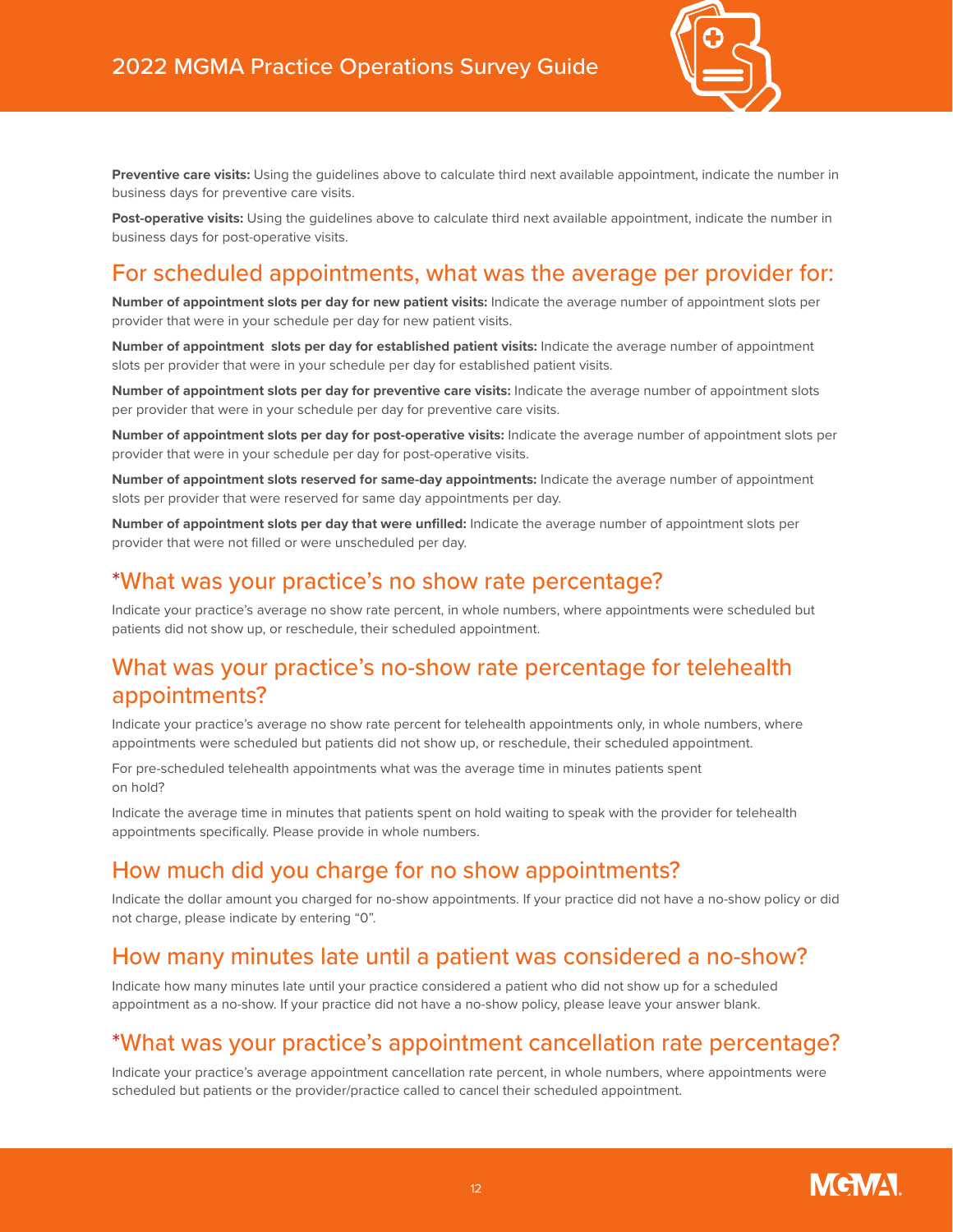

### What was your practice's cancellation rate percentage for telehealth appointments?

Indicate your practice's average cancellation rate percent for telehealth appointments only, in whole numbers, where appointments were scheduled but patients or the provider/practice cancelled their scheduled appointment.

#### What percentage of appointments were rescheduled within 30 days of cancellation?

Indicate the average percentage of appointments that were rescheduled within 30 days of cancellation. Include appointments canceled by the patient and by the provider/practice.

# <span id="page-12-0"></span>FINANCIAL MANAGEMENT

#### \*What percent of copayments were collected at time of service?

Indicate the percent, in whole numbers, of copayments that were collected from patients at time of service. If you did not collect copayments at time of service, indicate that by entering "0."

#### \*What percent of patient due balances were collected at time of service?

Indicate the percent, in whole numbers, of patient due balances that were collected from patients at time of service. If you did not collect patient due balances at time of service, indicate that by entering "0."

#### What was the average number of commercial claims a biller submitted for payment in a day?

If you answered "In-house" to the question *What best described your billing function structure*, then indicate the average number of commercial claims a biller submitted for payment in a day. A claim is written request for payment submitted to a third-party.

### What was the average number of government claims a biller submitted for payment in a day?

If you answered "In-house" to the question *What best described your billing function structure*, then indicate the average number of government claims a biller submitted for payment in a day. A claim is written request for payment submitted to a third-party.

#### What was the average number of follow-up claims a biller submitted for payment in a day?

If you answered "In-house" to the question *What best described your billing function structure*, then indicate the average number of follow-up claims a biller submitted for payment in a day. A claim is written request for payment submitted to a third-party.

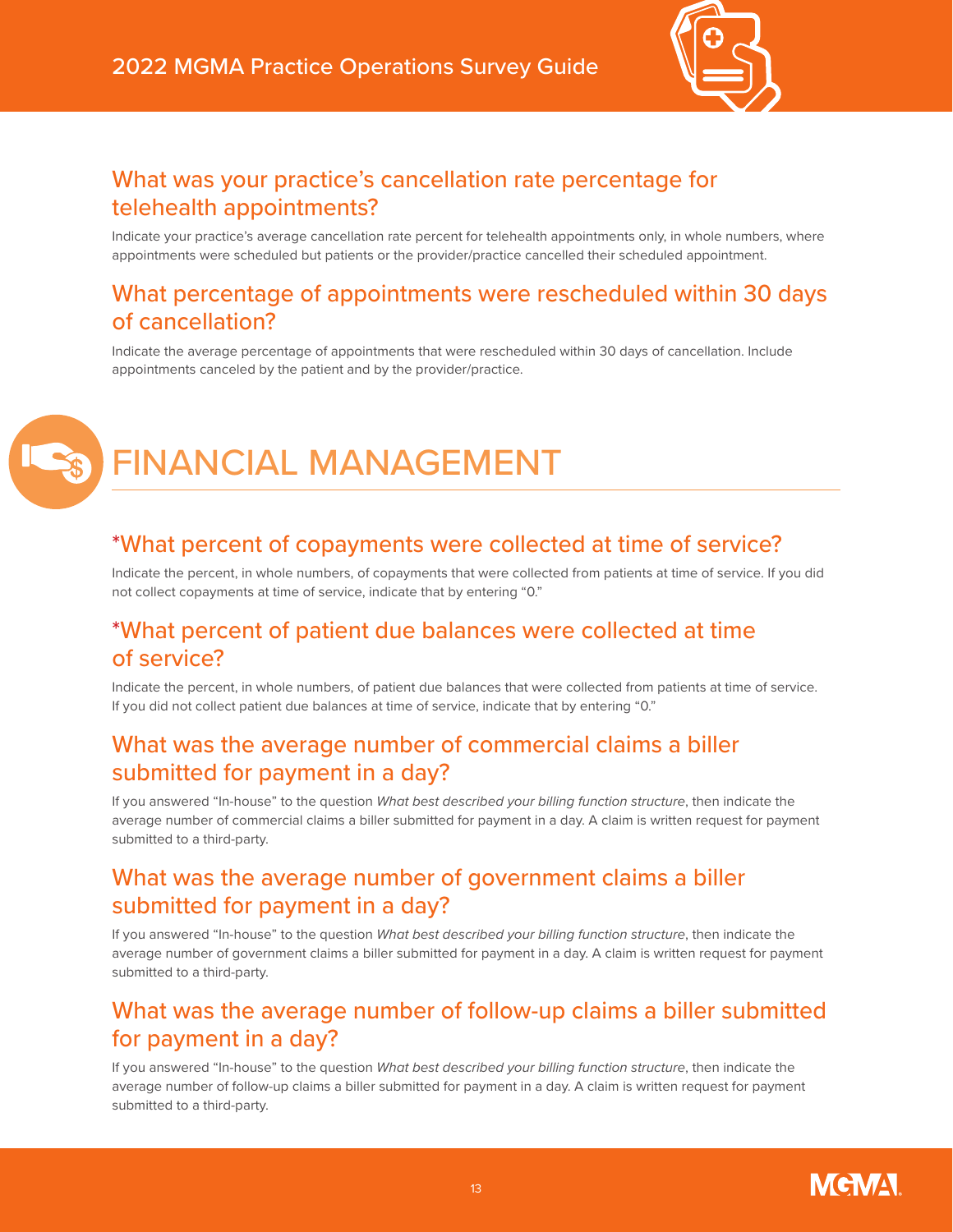

### \*What percentage of claims were denied on first submission?

Indicate the percent, in whole numbers, of claims that were denied on first submission. A claim is written request for payment submitted to a third-party.

### \*What was your average charge-posting lag time between date of service and claim drop date to payer?

If you answered "In-house" to the question *What best described your billing function structure*, then indicate the average charge-posting lag time between date of service and claim drop date to payer. Report the number of days between when a patient was seen and when the charge was posted for third-party payment. If the payment was posted immediately after seeing a patient, represent that by entering "0." If the payment was posted within the same day, but hours later, represent that by entering in a decimal value (e.g. half a day later should be represented by entering "0.5").

## How soon did providers close a patient chart after an encounter?

Indicate the time frame (in hours) a provider had to complete patient charts after an encounter.

#### What was the average number of patient encounters a coder processed in a day?

If you answered "Coders" to the question *Who was responsible for coding the practice's patient encounters*, then indicate the average number of patient encounters a coder processed in a day. An encounter is an instance of direct provider to patient interaction, regardless of setting (including tele-visits and e-visits), between a patient and a healthcare provider who is vested with the primary responsibility of diagnosing, evaluating, and/or treating the patient's condition, where the provider exercises clinical judgment that may or may not be billable.

### \*How often did you compare your year-to-date status relative to your budget?

If you answered "Yes" to the question *Did your practice have an annual budget*, then indicate how often you compared your year-to-date status relative to your budget.

**More than once a month:** Year-to-date status relative to your budget was reviewed at least twice each month on average.

**Monthly:** Year-to-date status relative to your budget was reviewed once a month on average.

**Quarterly:** Year-to-date status relative to your budget was reviewed every three months on average.

**Twice a year:** Year-to-date status relative to your budget was reviewed every six months on average.

**Annually:** Year-to-date status relative to your budget was reviewed once a year on average.

**Less than once a year:** Year-to-date status relative to your budget was reviewed less than once a year on average.

**Never:** Year-to-date status relative to your budget was never reviewed.

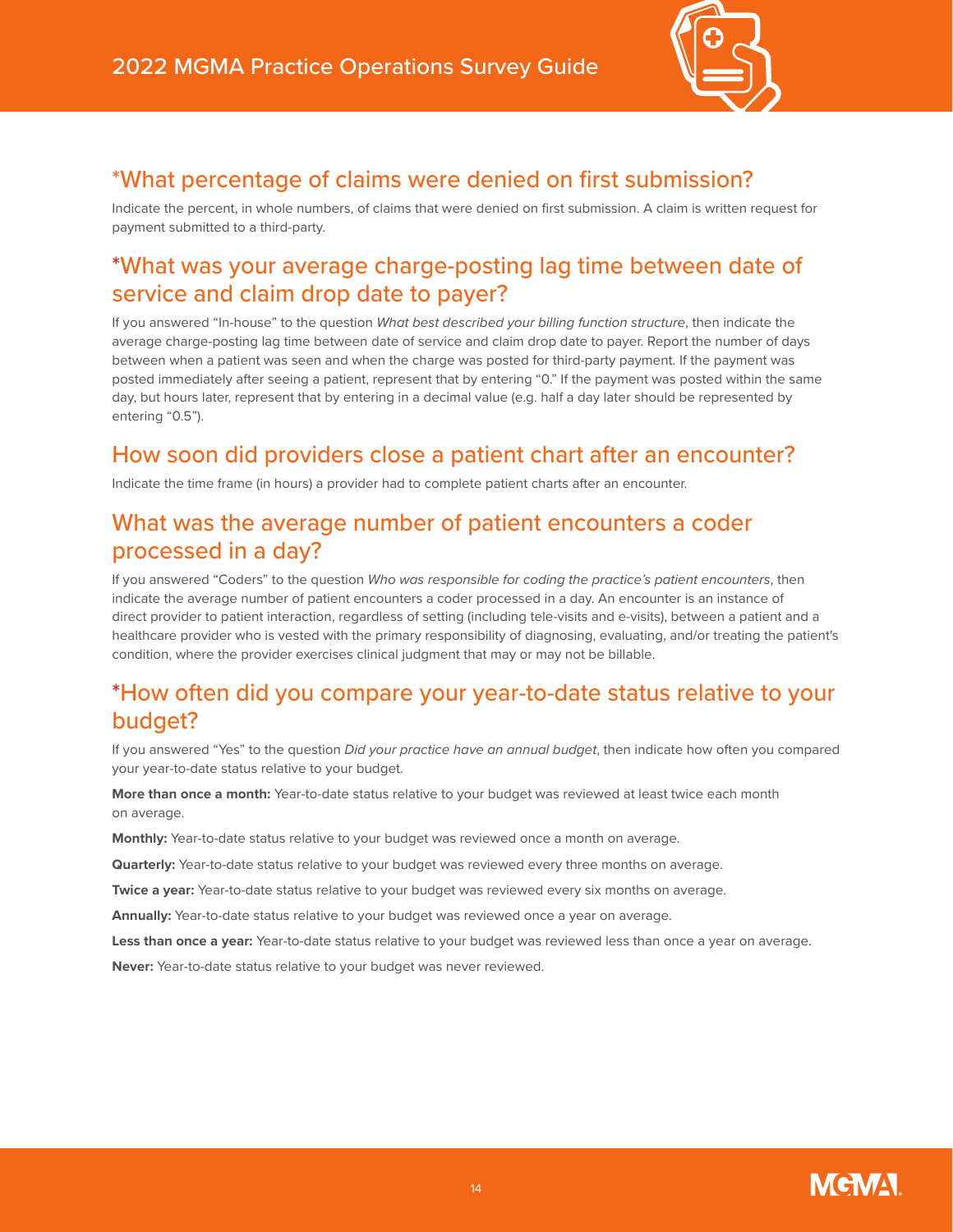

### \*How often did you conduct financial analysis/benchmarking with your budget?

If you answered "Yes" to the question *Did your practice have an annual budget*, then indicate how often you conducted financial analysis/benchmarking with your budget.

**More than once a month:** Financial analysis/benchmarking was conducted with your budget at least twice each month on average.

**Monthly:** Financial analysis/benchmarking was conducted with your budget once a month on average.

**Quarterly:** Financial analysis/benchmarking was conducted with your budget every three months on average.

**Twice a year:** Financial analysis/benchmarking was conducted with your budget every six months on average.

**Annually:** Financial analysis/benchmarking was conducted with your budget once a year on average.

**Less than once a year:** Financial analysis/benchmarking was conducted with your budget less than once a year on average.

**Never:** Financial analysis/benchmarking was never conducted with your budget.



# <span id="page-14-0"></span>HR MANAGEMENT

### \*Practice turnover: list the total number of positions, the number of people who left and the number of people hired for the following positions:

**Business operations support staff:** Indicate the total number of business operations support staff positions at your practice, the number of people who left those positions and the number of people hired for those positions during the reporting period. This includes staff who perform the business functions of the practice, including general administration, patient accounting, general accounting, managed care administration, information technology, housekeeping, maintenance, and security.

Front office support staff: Indicate the total number of front office support staff positions at your practice, the number of people who left those positions and the number of people hired for those positions during the reporting period. This includes staff who perform the front office duties of the practice, including medical reception, secretarial functions, transcription, medical records, and other administrative support.

**Clinical support staff:** Indicate the total number of clinical support staff positions at your practice, the number of people who left those positions and the number of people hired for those positions during the reporting period. This includes staff who perform the clinical support duties of the practice including registered nurses (RNs), licensed practical nurses (LPNs), medical assistants, and nurse's aides who assist clinical services.

**Ancillary support staff:** Indicate the total number of ancillary support staff positions at your practice, the number of people who left those positions and the number of people hired for those positions during the reporting period. This includes staff who perform support duties for the ancillary services provided by the practice, including clinical laboratory, radiology and imaging, and other medical support services.

**Physicians:** Indicate the total number of physician positions at your practice, the number of people who left those positions and the number of people hired for those positions during the reporting period.